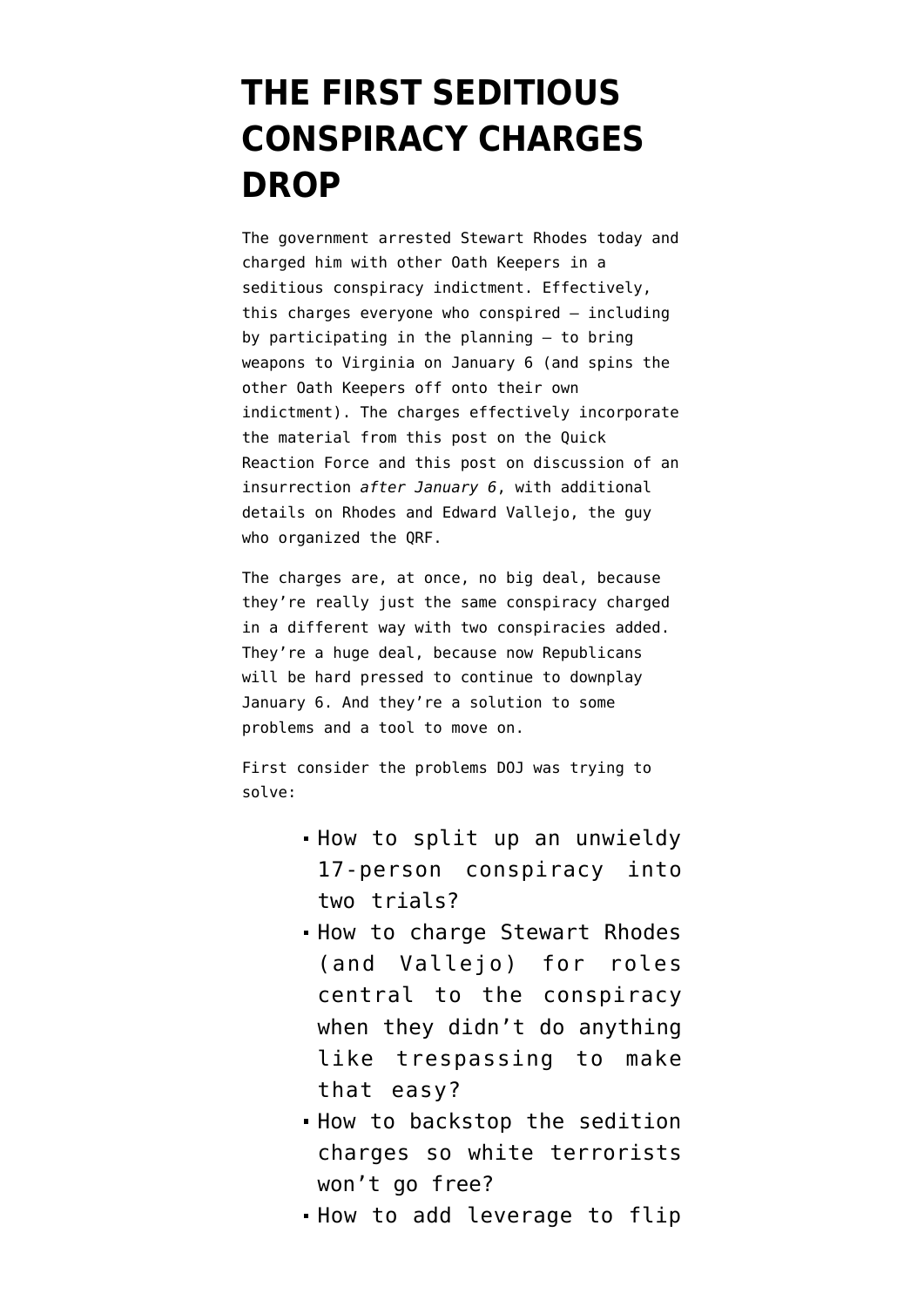## key witnesses to move beyond just the Oath Keepers?

Now consider how this works as a tool. For some reason, the government has moved Jonathan Walden [to his own charges](https://www.justice.gov/usao-dc/press-release/file/1462356/download) separately. And Mike Simmons, who in all earlier indictments was called "Person Ten," here is just described as "operational leader," which suggests he's no longer treated as a co-conspirator, either.

Though Kenneth Harrelson released some of [the](https://www.emptywheel.net/2021/12/10/joshua-james-frequent-updates-from-his-jilted-viper/) [key communications](https://www.emptywheel.net/2021/12/10/joshua-james-frequent-updates-from-his-jilted-viper/) from the Willard Hotel from earlier in the day, those still don't show up in this indictment. So the government is remaining coy about what it knows about coordination with people at the Willard Hotel. That's probably because it still needs others to flip — Joshua James would be ideal, but Roberto Minuta might be useful as well — to confirm whatever Mark Grods and Mike Simmons (if he is cooperating) were able to offer about it.

But they *are* making it clear that they know more about some communications they've been talking about for some time. Here's my favorite.

92. At 2:32 p.m., MEGGS placed a phone call to RHODES, who was already on the phone with the operation leader. RHODES conferenced MEGGS into the call.

I [noted in April](https://www.emptywheel.net/2021/04/02/the-grand-theft-golf-cart-conspiracy-doj-backed-off-charges-against-roberto-minuta) that this was probably a conference call. They seem to suggest they may know the content of it.

In addition, this indictment confirms that Kelly Meggs hunted Nancy Pelosi down (and that the rest of the stack went towards the Senate, as if hunting for Pence).

106. At 2:45 p.m., MEGGS, HARRELSON, HACKETT, MOERSCHEL, and other Stack One members walked southbound out of the Rotunda and toward the House of Representatives in search of Speaker Pelosi. They did not find Speaker Pelosi.

As mentioned, they've added a bunch of charges:

Added Seditious Conspiracy tied to Rhodes' repeated efforts to arm and train for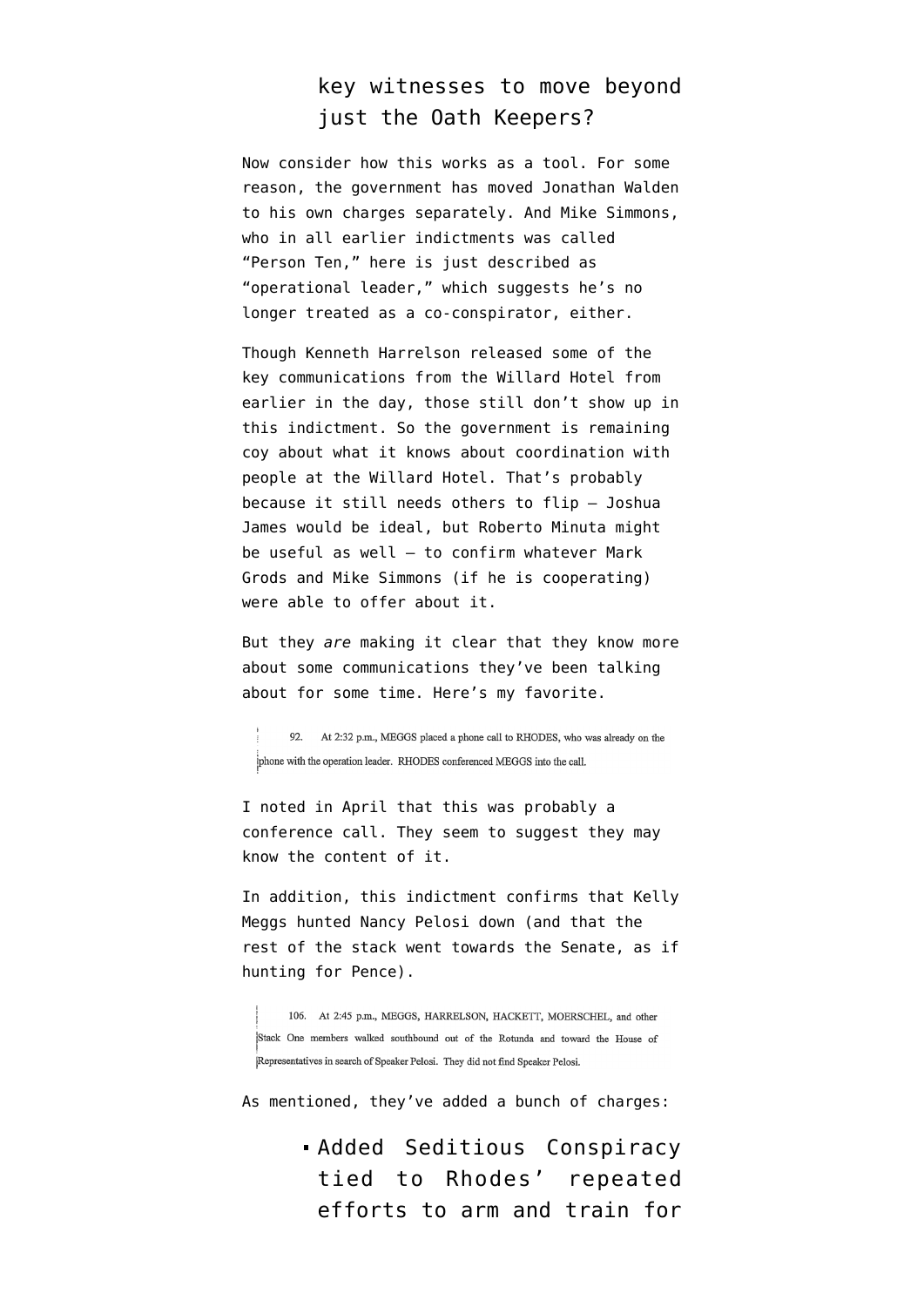war

- Swapped the 18 USC 371 conspiracy charge for a 18 USC 1512k conspiracy; [as](https://www.emptywheel.net/2021/06/14/a-new-emphasis-on-influence-and-threats-in-the-latest-january-6-conspiracy-indictment/) [I've noted](https://www.emptywheel.net/2021/06/14/a-new-emphasis-on-influence-and-threats-in-the-latest-january-6-conspiracy-indictment/), that provides additional enhancements for threats of assassination and kidnapping, as this indictment inches closer to alleging
- Added a conspiracy to prevent an officer from discharging any duty (18 USC 372)

What this does is raise the sentencing exposure for the co-conspirators from around 20 years to, with terrorism enhancements for the broken door, maybe 80. It backstops the sedition charges (with the original obstruction charge, but also with the 372 charge) so white terrorists won't be able to beat the charges. It charges all the other efforts to obstruct this investigation.

But it's the latter new charge I'm most interested in, even more than sedition:

> If two or more persons in any State, Territory, Possession, or District conspire to prevent, by force, intimidation, or threat, any person from accepting or holding any office, trust, or place of confidence under the United States, or from discharging any duties thereof, or to induce by like means any officer of the United States to leave the place, where his duties as an officer are required to be performed, or to injure him in his person or property on account of his lawful discharge of the duties of his office, or while engaged in the lawful discharge thereof, or to injure his property so as to molest, interrupt, hinder, or impede him